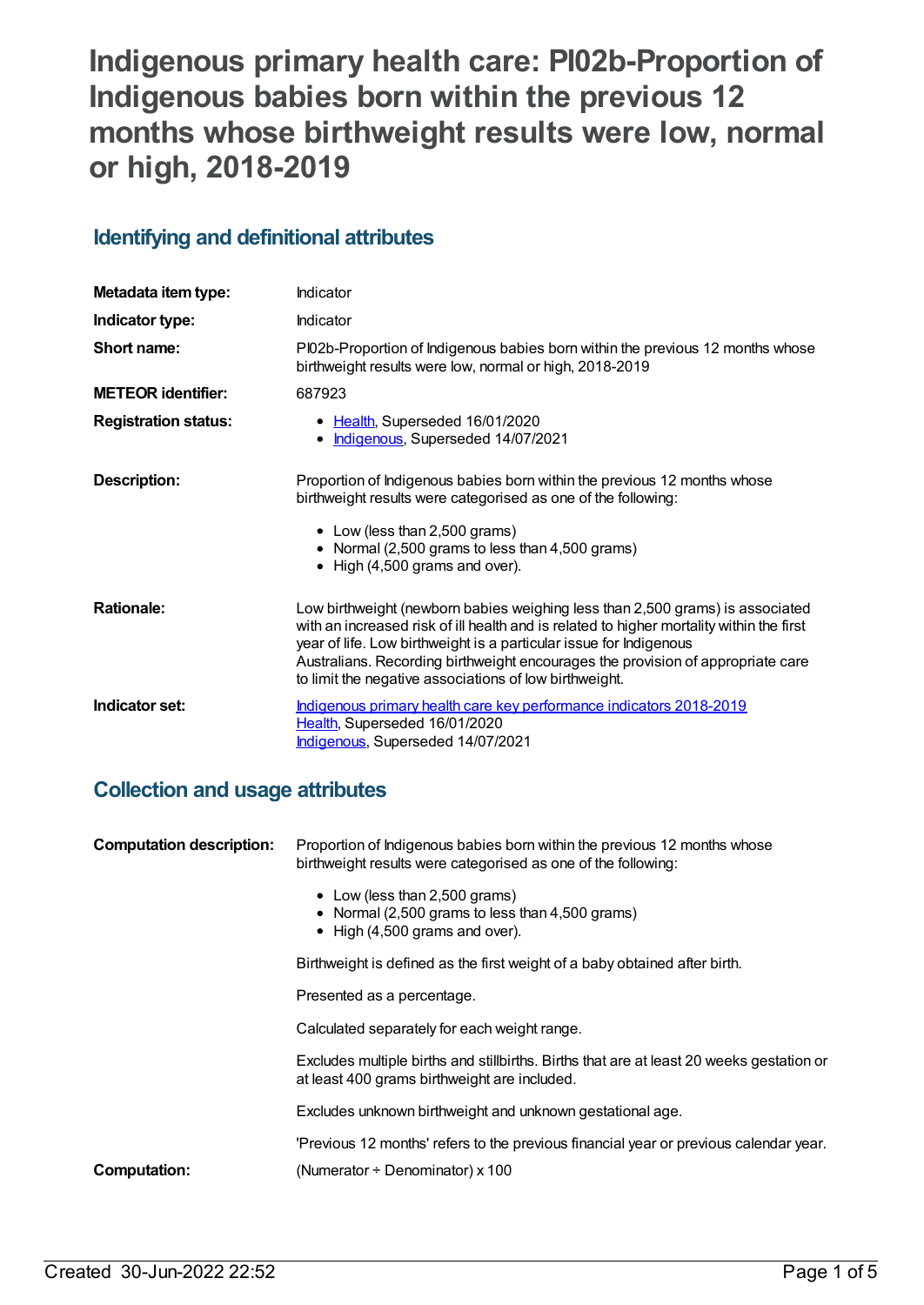**Numerator:** Calculation A: Number of Indigenous babies born within the previous 12 months whose birthweight was recorded at the primary health-care service with a result categorised as low (less than 2,500 grams).

> Calculation B: Number of Indigenous babies born within the previous 12 months whose birthweight was recorded at the primary health-care service with a result categorised as normal (2,500 grams to less than 4,500 grams).

> Calculation C: Number of Indigenous babies born within the previous 12 months whose birthweight was recorded at the primary health-care service with a result categorised as high (4,500 grams and over).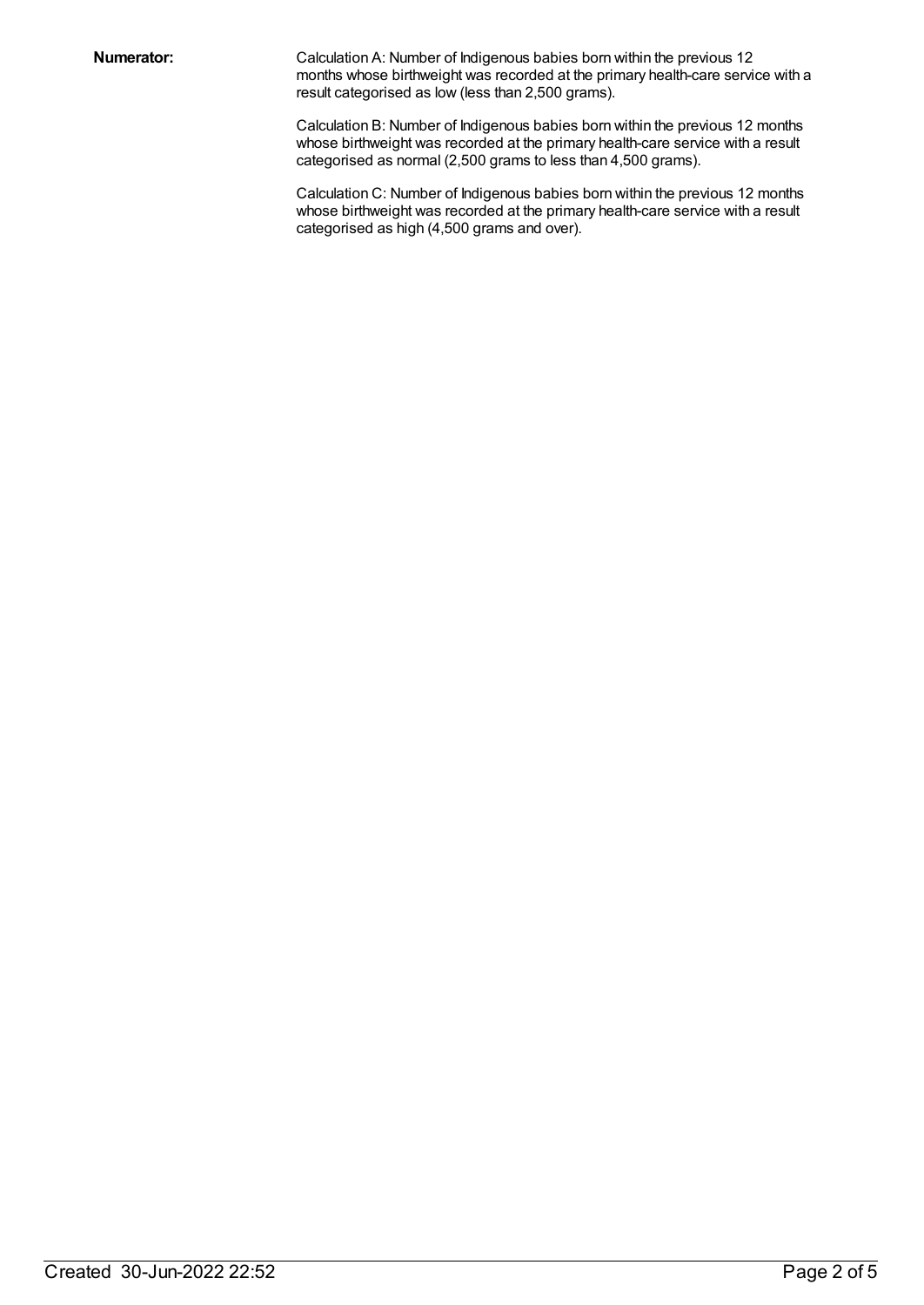[Birth—birth](https://meteor.aihw.gov.au/content/269949) status, code N

**Data Source**

[Indigenous](https://meteor.aihw.gov.au/content/430643) primary health care data collection

**NMDS / DSS**

[Indigenous](https://meteor.aihw.gov.au/content/694101) primary health care NBEDS 2018–19

**Guide for use**

Only live births are included.

#### **Data Element / Data Set**

[Birth—birth](https://meteor.aihw.gov.au/content/459938) weight, code N

**Data Source**

[Indigenous](https://meteor.aihw.gov.au/content/430643) primary health care data collection

**NMDS / DSS**

[Indigenous](https://meteor.aihw.gov.au/content/694101) primary health care NBEDS 2018–19

**Data Element / Data Set**

[Person—Indigenous](https://meteor.aihw.gov.au/content/602543) status, code N

**Data Source**

[Indigenous](https://meteor.aihw.gov.au/content/430643) primary health care data collection

**NMDS / DSS**

[Indigenous](https://meteor.aihw.gov.au/content/694101) primary health care NBEDS 2018–19

**Guide for use**

The baby is considered Indigenous if one or both parents identify as Indigenous.

#### **Data Element / Data Set**

Birth [event—birth](https://meteor.aihw.gov.au/content/668881) plurality, code N

#### **Data Source**

[Indigenous](https://meteor.aihw.gov.au/content/430643) primary health care data collection

**NMDS / DSS**

[Indigenous](https://meteor.aihw.gov.au/content/694101) primary health care NBEDS 2018-19

#### **Guide for use**

Only singleton births are included.

**Denominator:** Calculation A, B and C: Total number of Indigenous babies born within the previous 12 months whose birthweight has been recorded at the primary health-care service.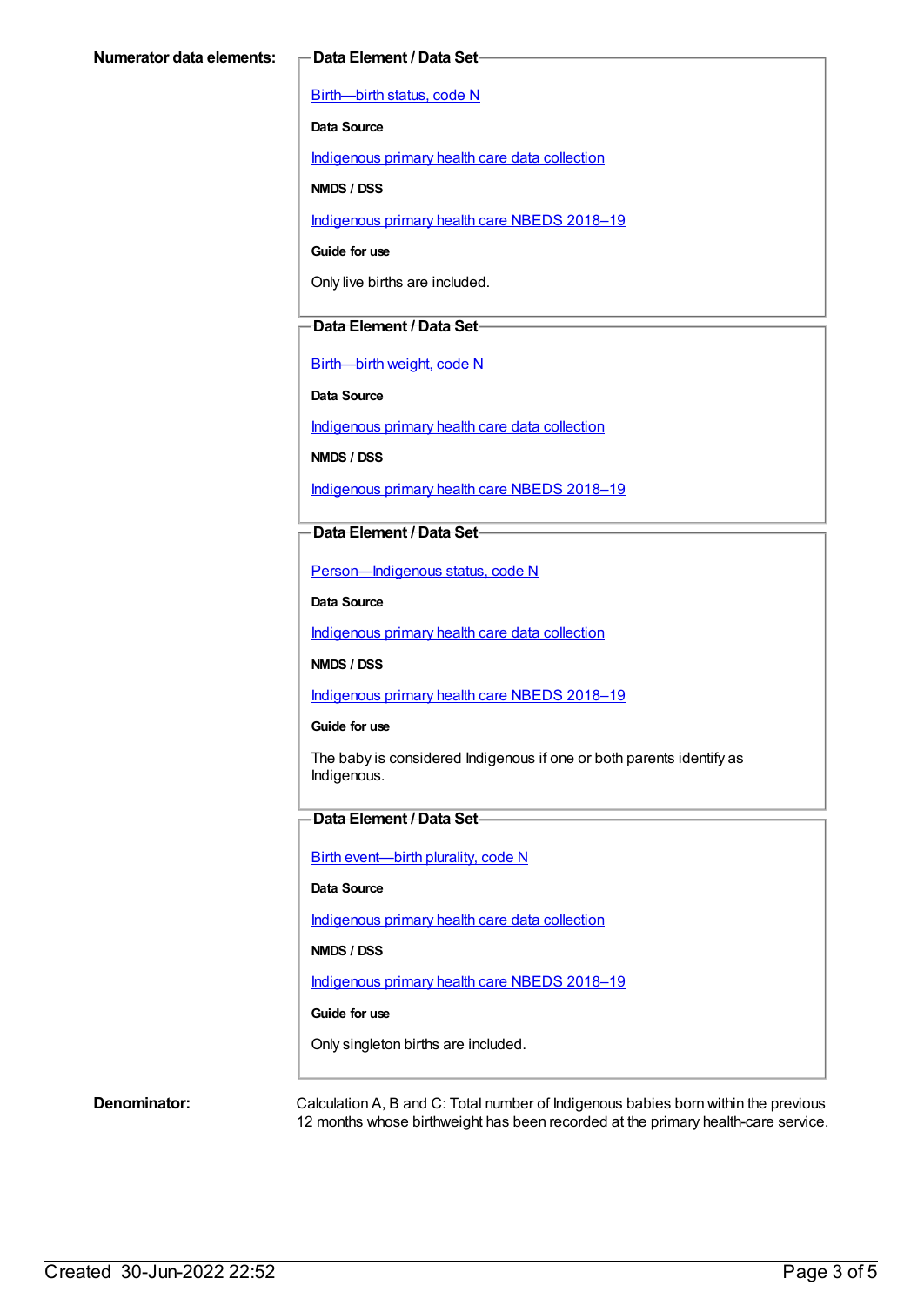#### **Denominator data elements:**

#### **Data Element / Data Set**

[Birth—birth](https://meteor.aihw.gov.au/content/269949) status, code N

**Data Source**

[Indigenous](https://meteor.aihw.gov.au/content/430643) primary health care data collection

**NMDS / DSS**

[Indigenous](https://meteor.aihw.gov.au/content/694101) primary health care NBEDS 2018-19

**Guide for use**

Only live births are included.

#### **Data Element / Data Set**

Person-birth weight recorded indicator, yes/no code N

**Data Source**

[Indigenous](https://meteor.aihw.gov.au/content/430643) primary health care data collection

**NMDS / DSS**

[Indigenous](https://meteor.aihw.gov.au/content/694101) primary health care NBEDS 2018–19

**Data Element / Data Set**

[Person—Indigenous](https://meteor.aihw.gov.au/content/602543) status, code N

**Data Source**

[Indigenous](https://meteor.aihw.gov.au/content/430643) primary health care data collection

**NMDS / DSS**

[Indigenous](https://meteor.aihw.gov.au/content/694101) primary health care NBEDS 2018-19

**Guide for use**

The baby is considered Indigenous if one or both parents identify as Indigenous.

### **Data Element / Data Set**

Birth [event—birth](https://meteor.aihw.gov.au/content/668881) plurality, code N

**Data Source**

[Indigenous](https://meteor.aihw.gov.au/content/430643) primary health care data collection

**NMDS / DSS**

[Indigenous](https://meteor.aihw.gov.au/content/694101) primary health care NBEDS 2018-19

**Guide for use**

Only singleton births are included.

### **Representational attributes**

| <b>Representation class:</b> | Percentage |
|------------------------------|------------|
| Data type:                   | Real       |
| Unit of measure:             | Person     |